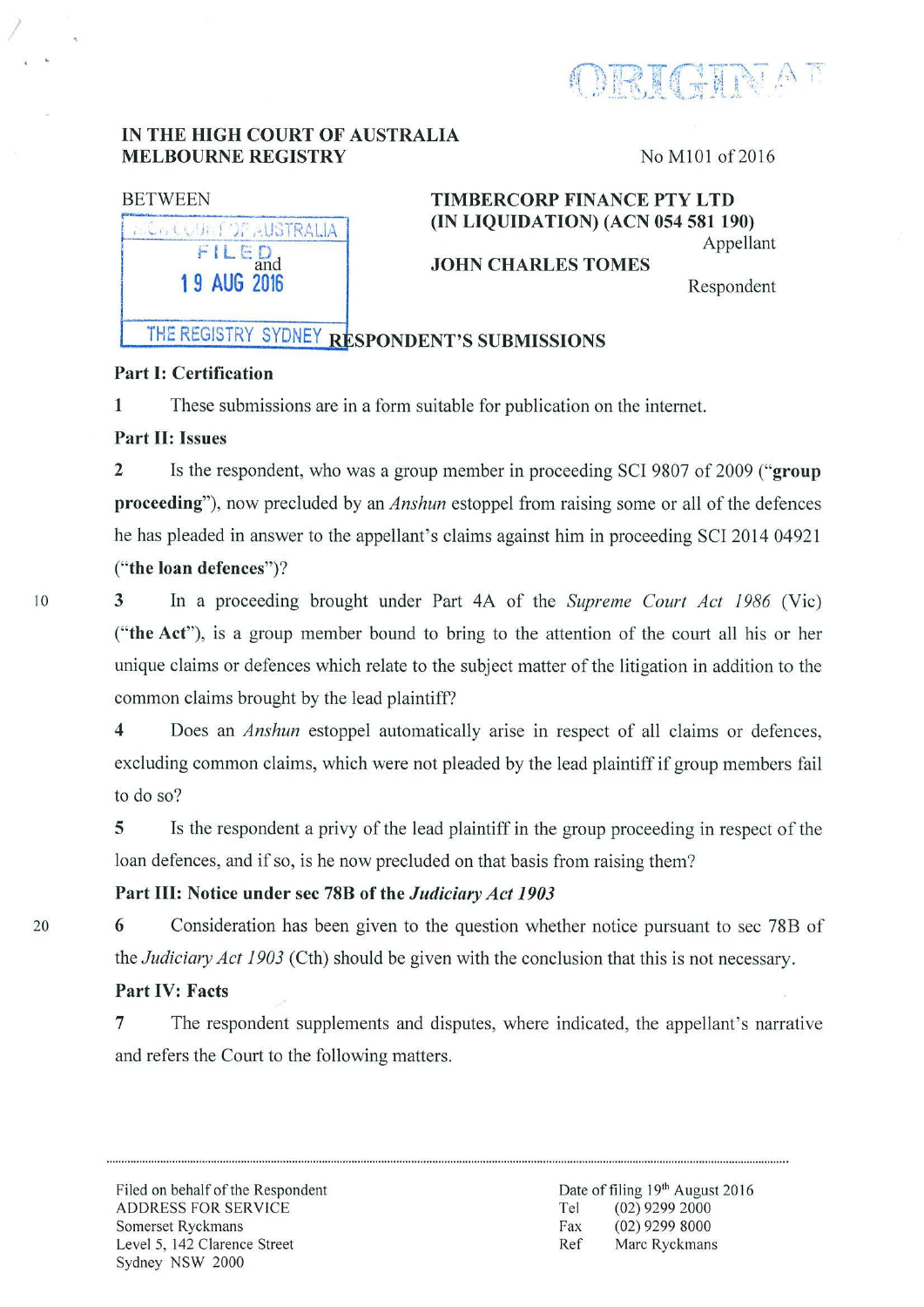#### *The group proceeding*

8 *Background:* Between 1992 and 2009, approximately 18,500 persons invested in schemes operated by Timbercorp Securities Ltd ("TSL"), about 7,500 of which had purported to borrow funds from the appellant. On  $27<sup>th</sup>$  October 2009, Rodney Woodcroft-Brown commenced a proceeding under Part 4A of the Act on his own behalf and on behalf of group members, who were defined to include persons who acquired and/or held an interest in the schemes between  $6<sup>th</sup>$  February 2007 and 23<sup>rd</sup> April 2009 and who had incurred a liability for management fees as a scheme member. Entry into loan agreements with the appellant was *not* a qualifying factor for participating in the action  $\{PI [52]\}$ .

10 9 There is no evidence about the precise number of group members or how many of them purportedly entered into loans with the appellant. About 2,100 of the group members, including the respondent, retained the same solicitors as the lead plaintiff  $("M+K")$ . The remainder were not represented. About 900 group members opted out of the proceeding. The respondent retained M+K to represent his interests in relation to the common issues, in the first instance, and then once they were resolved, in relation to his unique issues in the framework of the group proceeding.

**10** *Claims in the group proceeding:* The allegations in the group proceeding principally focused on deficiencies in the various product disclosure statements issued in respect of the schemes formerly operated by TSL{PJ [7], CA [7]}. The primary judge noted that no aspect 20 of the loans themselves was challenged and the group members claimed that the loan agreements were void or unenforceable as a consequence, only, of the misrepresentations alleged to be made in the various product disclosure statements ("PDSs") {PJ {6]}. The only representations relied upon were said to be those in the PDSs. Issues relating to misrepresentations made to group members individually by financial advisers or authorised representatives of Timbercorp were not the subject of the common questions.

**11** The appellant filed a counterclaim against Mr and Mrs Woodcroft-Brown. In the counterclaim, the appellant made allegations about the terms of the particular loan agreement, the advance of funds and Mr and Mrs Woodcroft-Brown's default thereunder. A defence was filed to the counterclaim. It put in issue the terms of the loan agreement entered into by Mr 30 and Mrs Woodcroft-Brown, the validity of the exercise of the power of attorney and whether monies had been advanced to them. Despite the fact that that defence denied any liability to repay any monies allegedly advanced to Mr and Mrs Woodcroft-Brown, the appellant did not file a reply challenging their right to do so. Further, no claim was made against the respondent in the group proceeding, nor was any attempt made to identify whether the claims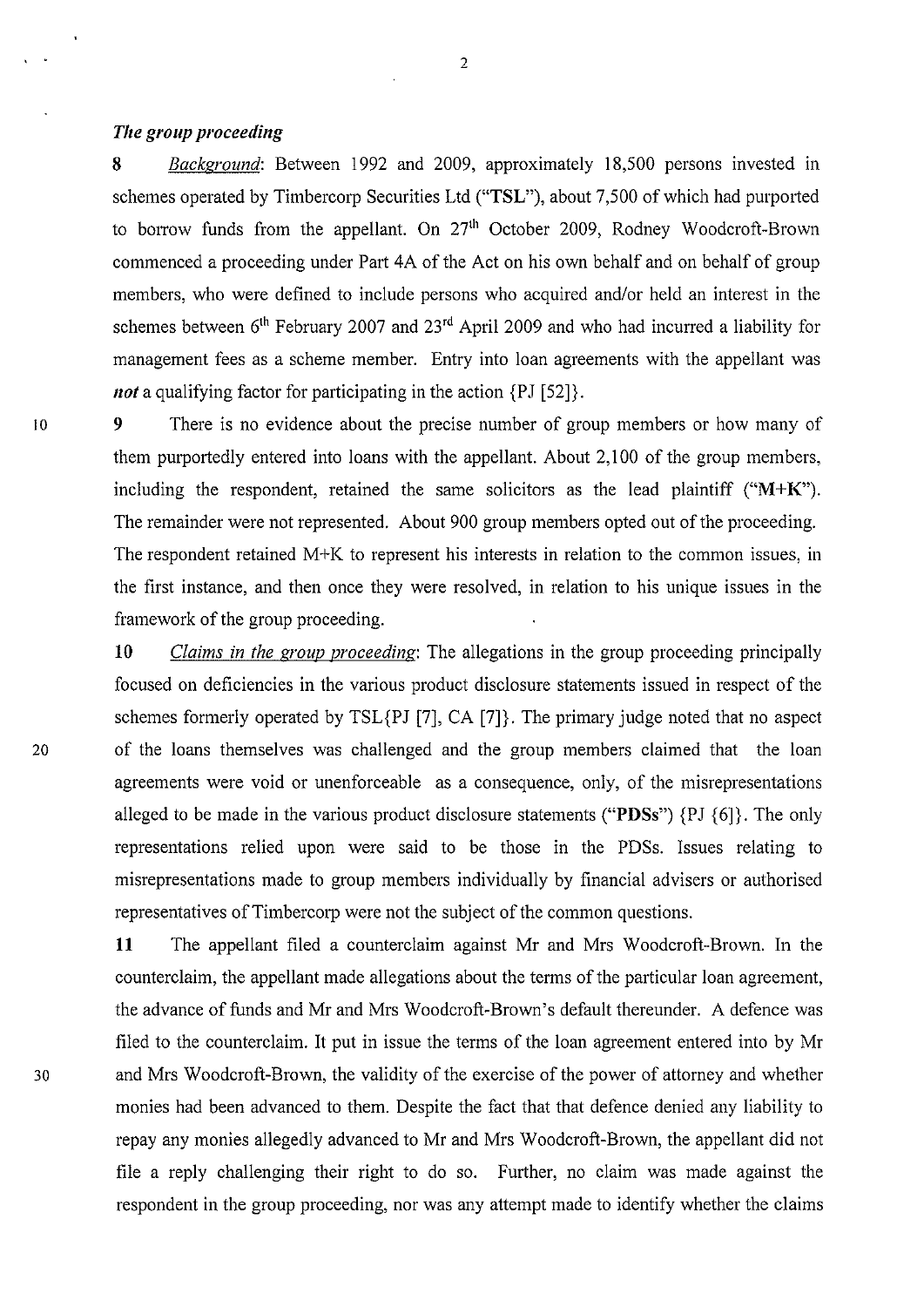between TSL and Mr and Mrs Woodcroft-Brown constituted the universe of issues involving the group members. On  $9<sup>th</sup>$  February 2011, Judd J ordered that the counterclaim and third party proceedings be tried separately from the main proceeding, after the determination of the common questions in the group proceeding  ${CA [48], [61]}$ . The Court is referred to paras [15]-[16] below as to the disposition of the counterclaim.

12 *Opt out notices:* On 11<sup>th</sup> October 2010, the parties attended a hearing before Judd J, at which the appellant was represented by senior counsel, to settle and approve the terms of an opt out notice. The appellant had participated in drafting the draft opt out notice provided to the court. The draft opt out notice said nothing as to what would occur if the group proceeding <sup>10</sup>was unsuccessful and the appellant later sought to sue individual investors on their loans. The opt out notice sets out {CA [49]-[52]} a very brief summary of the allegations made by the lead plaintiff, namely that the defendants failed to disclose various matters that affected, or were likely to materially affect, investments made in the schemes and that he and group members suffered financial loss because the defendants made false, misleading or deceptive representations to him and to group members. The consequences of not opting out were then stated:

> ... you will be taken not to have opted out and will, under Australian law, be bound by the outcome of the class action and any judgment or determination made in it. If the class action is unsuccessful or is not as successful as you might have wished, you will **not be able to make the same claim** in any other proceedings. [emphasis added]

A revised opt out notice was sent out to group members as a result of further orders made on 11<sup>th</sup> March 2011, which was relevantly in the same terms as the first notice {CA [62]}. Again, it was approved by the appellant.

**13** The respondent's unchallenged evidence {PJ [159]} is that he was a passive participant in the conduct of the group proceeding  $\{PJ \{167\}\}\$ . Within a few weeks of the commencement of the group proceeding, he contacted M+K by email and informed the firm about representations which had been made to him by a financial advisor, including that Timbercorp would not take legal action to recover funds in the event he fell on bad times and that Timbercorp would take back the asset the subject of the investment, which Timbercorp 30 would be able to sell for a profit {PJ [169]-[172]}. As a result of inquiries made by his present solicitors, the respondent is now aware that M+K did nothing to bring any of these matters to the attention of the court in the group proceeding. Having read the opt out notices sent in the proceeding, the respondent chose not to opt out {PJ [175]-[178]}. The respondent was never informed as to how the matters relied upon by the lead plaintiff in the group proceeding might impact upon his own personal circumstances {PJ [179]}, nor was he told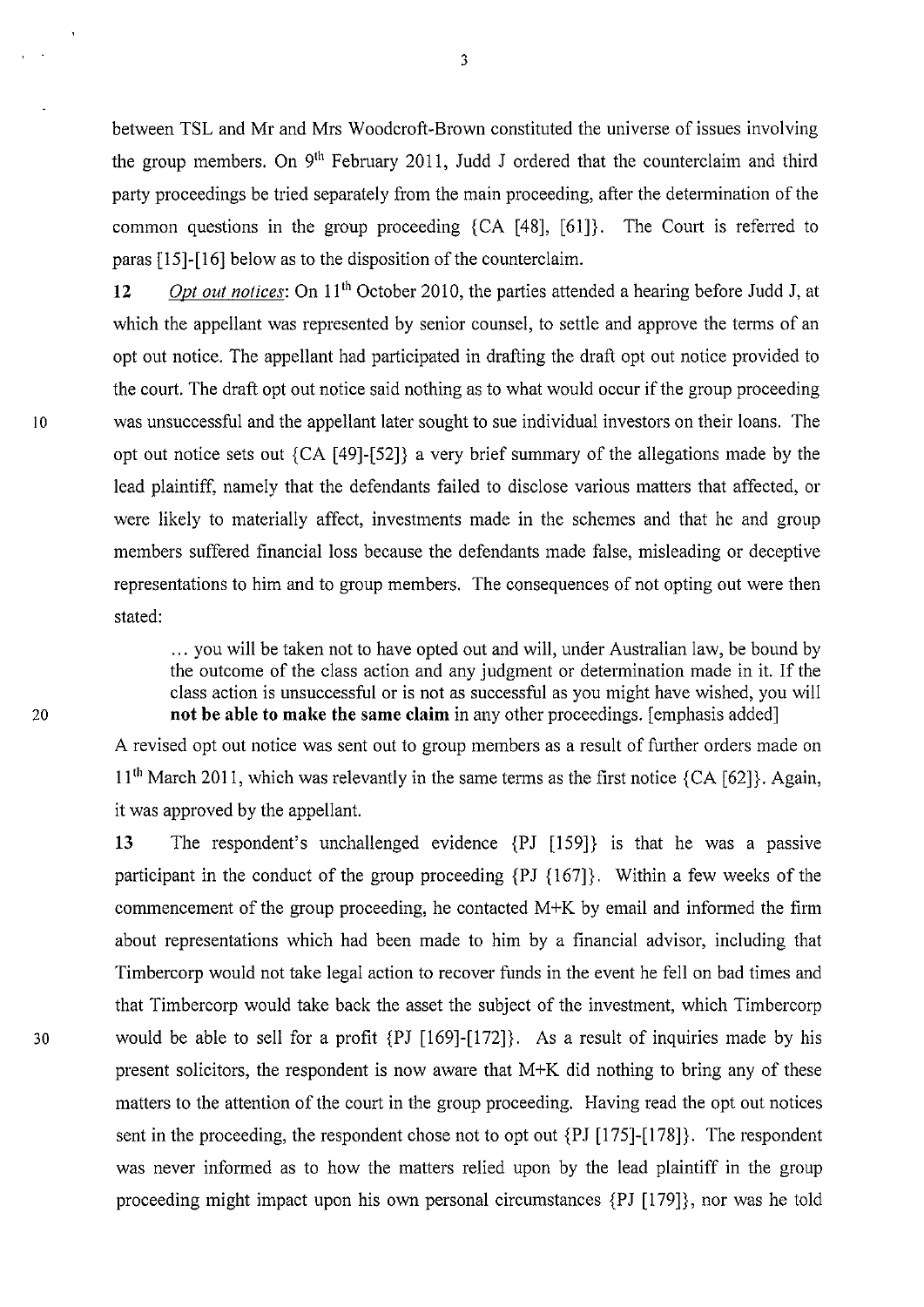about the counterclaim or Mr Woodcroft-Brown's defence to it {PJ [183]}. If at any stage the respondent had been told by M+K of the risks that his ability to defend any recovery proceeding brought by Timbercorp could be affected by his role as a passive participant in the group proceeding, or if either of the opt out notices contained such a warning, he would have sought independent legal advice {PJ [180]}. The respondent was not informed of the appellant's intention to sue him until  $2<sup>nd</sup>$  May 2014.

14 *Trial and judgment*: On 23<sup>rd</sup> May 2011, the trial of stage 1 commenced, ie, the trial of Mr Woodcroft-Brown's personal claim and the common questions. On  $1<sup>st</sup>$  September 2011, Judd J delivered reasons for his judgment on the common questions *(Woodcroft-Brown v*  <sup>10</sup>*Timbercorp Securities* [2011] VSC 427, (2011) 253 FLR 240).

> 15 On 27<sup>th</sup> October 2011, his Honour made orders dismissing Mr Woodcroft-Brown's claim, in both his individual and representative capacity, against the defendants. His Honour made further orders, including that the making of directions with respect to the further conduct of the appellant's counterclaim against Mr & Mrs Woodcroft-Brown stand reserved and be adjourned *sine die* and he approved the sending of a notice to group members for the purpose of providing notice about the court's decision (in accordance with sec 33ZH of the Act) {PJ [78], CA [75]}.

16 Mr Woodcroft-Brown and the appellant agreed to stay the further hearing of the counterclaim against him {PJ [79]}. The appellant has not sought to re-enliven its 20 counterclaim. The defences of Mr and Mrs Woodcroft-Brown - which are similar to some of the defences pleaded by the respondent - remain undetermined. The court was *not* asked to send any notice to group members, including those who were unrepresented, inviting them to seek directions in respect of any other claims, including those against third parties, or defences which they may have which were personal to them and not the subject of the common claims.

#### *The proceeding below*

17 The respondent's loan defences (as set out in his amended defence and counterclaim filed  $25<sup>th</sup>$  February 2015) are several:

(a) *First,* the appellant did not enter into the loan agreements as alleged for various reasons, including (a) the invalidity of the power of attorney and (b) that the written terms and conditions which the appellant now alleges form part of the purported loan agreements were not in fact incorporated into the contract (Amended Defence and Counterclaim, paras  $4(c)(iv)$ ,  $18(c)(iv)$ ).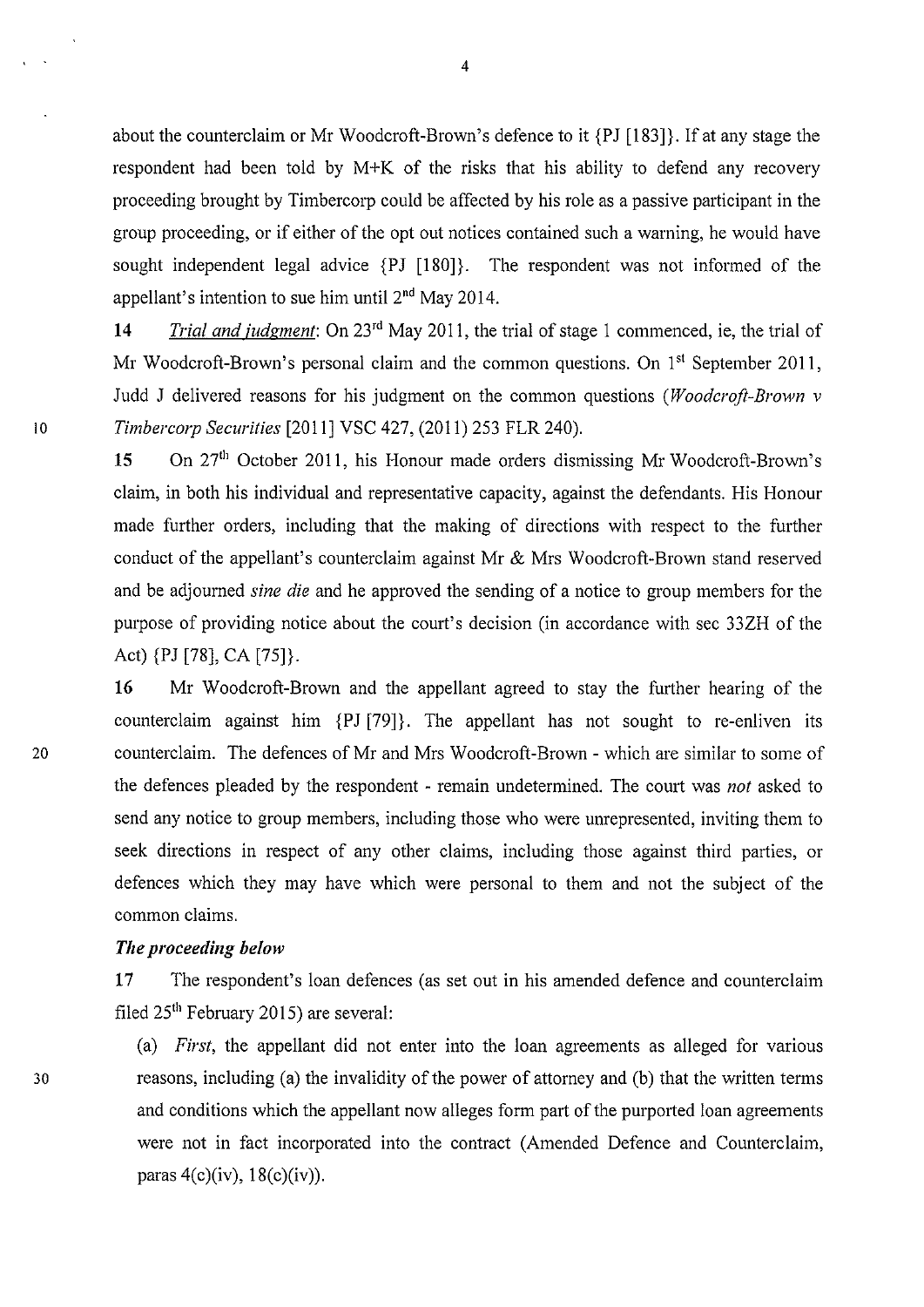(b) *Second,* an authorised financial representative of TSL made misrepresentations to him, on the instructions of managers in the Timbercorp group, and also acted unconscionably in connection with the signing of the loan documentation. The misrepresentations relate specifically to the alleged loans, namely *(1)* whether Timbercorp would have recourse to the respondent in the event he defaulted on the loans, (2) the sufficiency of the value of the underlying security (being the almond lots and grove lots in which he was to take an interest), *(3)* the purpose of the advance of moneys under the loans and *(4)* the continuity of the schemes in the event of Timbercorp failing and hence the purpose of the loan continuing to be fulfilled.

(c) *Third,* the respondent alleges that the loan moneys purportedly advanced on his behalf were not applied for the stipulated purpose, with the result that the appellant acted in breach of trust.

18 The appellant's amended reply asserted that Mr Tomes was precluded from raising what it termed the pleaded defences. It thus challenged Mr Tomes' entitlement to rely upon *any* of his defences. The primary judge noted {PJ [667]} that the appellant had not advanced submissions about all of the individual defences pleaded by the respondent, even though it bore the onus of establishing there was an *Anshun* estoppel. He also noted {PJ [668]} that the appellant conceded that the defences now raised by the respondent were not adjudicated on in the group proceeding and, for the greater part, the common questions determined in the group 20 proceeding did not encompass them.

> 19 The appellant's contentions concerning *Anshun* estoppel and abuse of process are thus made in the following circumstances:

(a) until  $15<sup>th</sup>$  September 2014, no claim had been pleaded against the respondent;

(b) at the time of the commencement of the group proceeding, no steps had been taken by the appellant to identify what claims it had against any group member, apart from 20 of them;

(c) at all times the appellant knew that  $M+K$  had been retained by up to 1,600 group members {PJ [40]};

(d) the group proceeding was commenced to facilitate the determination of common issues identified by the lead plaintiff;

(e) the opt out notices, which the appellant had pmticipated in drafting, asserted that the group members would not be able to sue in any subsequent proceedings on the 'same claim' as that advanced in the group proceeding; and

5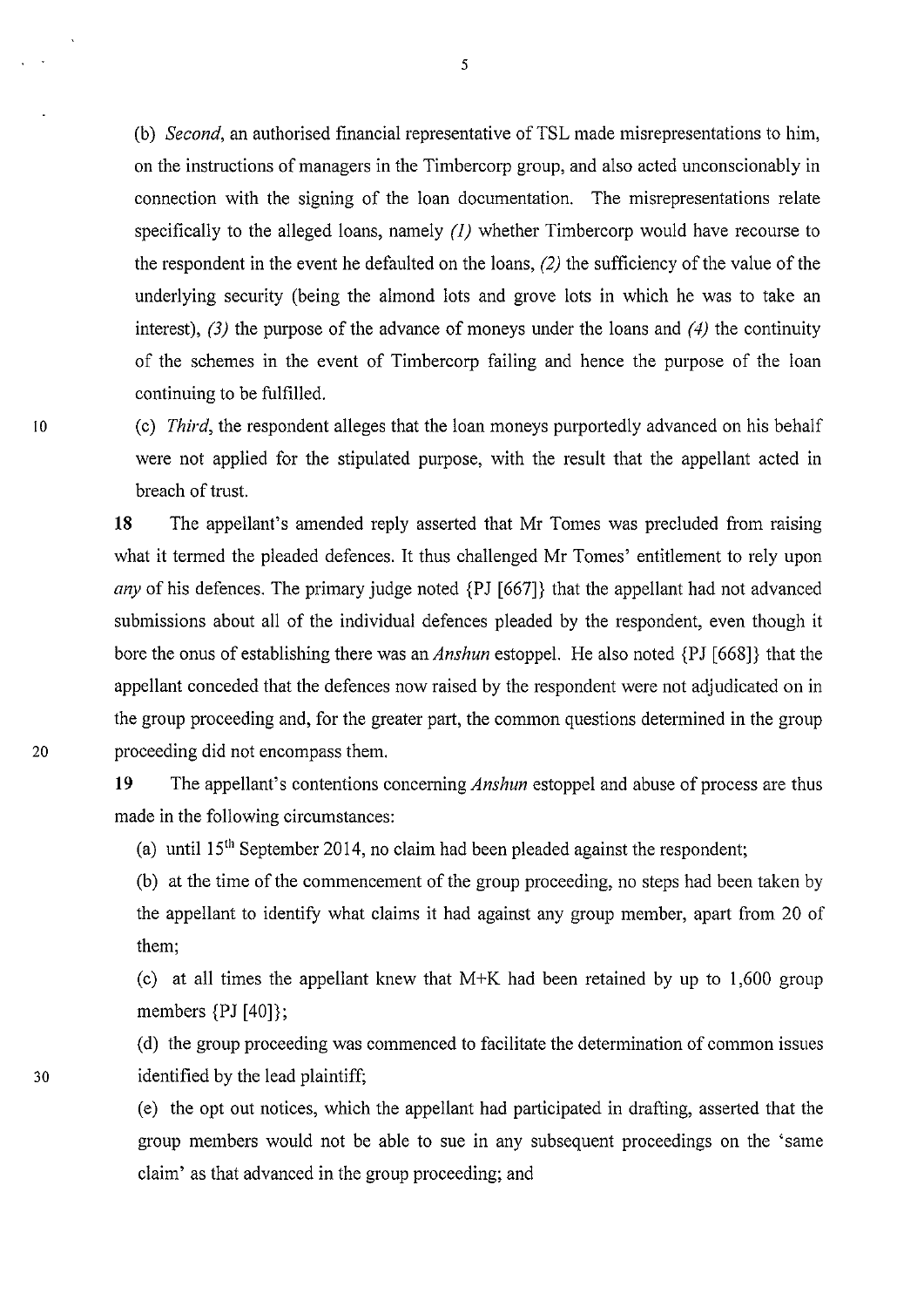(f) the appellant never asserted to Judd J that group members would be estopped from asserting individual claims or defences, nor adverted to what would occur if the group's claim was unsuccessful {PJ [621]}.

20 The primary judge found {PJ [618]-[620]} that:

(a) neither the opt-out notices nor the notice under sec 33ZH(1) gave adequate or proper notice to the respondent that, unless he opted out, he would be or may be precluded from raising any defences to the claims of the appellant under his loan agreements;

(b) the notice given under sec 33ZH(l ), after the common questions were answered, did not warn the respondent that unless he sought directions from the court in respect of his defences to any future claim by the appellant under the purported loan agreements, he may be precluded from raising those defences in any action by the appellant to recover the loans and that he should seek legal advice about his position; and

(c) the appellant did not see fit to inform the group members that they would or may be precluded from defending the claims it intended to make against group members if the group proceeding failed to have the loan agreements declared void and unenforceable.

21 The primary judge also made findings concerning Mr Tomes' understanding as to the nature of the group proceeding, and what was in issue therein. Mr Tomes had invested in almond lots in 2007 and grove lots in 2008 - whereas Mr Woodcroft-Brown had invested in the 2008 early olive project and the 2008 timberlot project. Mr Tomes was a passive 20 participant in the conduct of the group proceeding {PJ [167]}. He understood from M+K that his own specific case was being looked after, including the specific complaints he had brought to M+K's attention {PJ [177]}.

#### *Other loan recovery proceedings commenced by the appellant*

22 During the course of this case, the appellant has claimed it faces between 1,000 and 1,109 "defended" debt recovery proceedings. The appellant has chosen to issue those proceedings outside the context of the group proceeding.

23 The appellant is presently participating in a number of trials of the defended debt recovery proceedings in the Supreme Court of Victoria, in which some of the defendants, including Mr and Mrs Collins, are relying upon defences which the appellant is asserting in 30 this Court they are precluded from raising.

#### Part V: Legislation

24 The respondent accepts the appellant's statement of applicable statutes.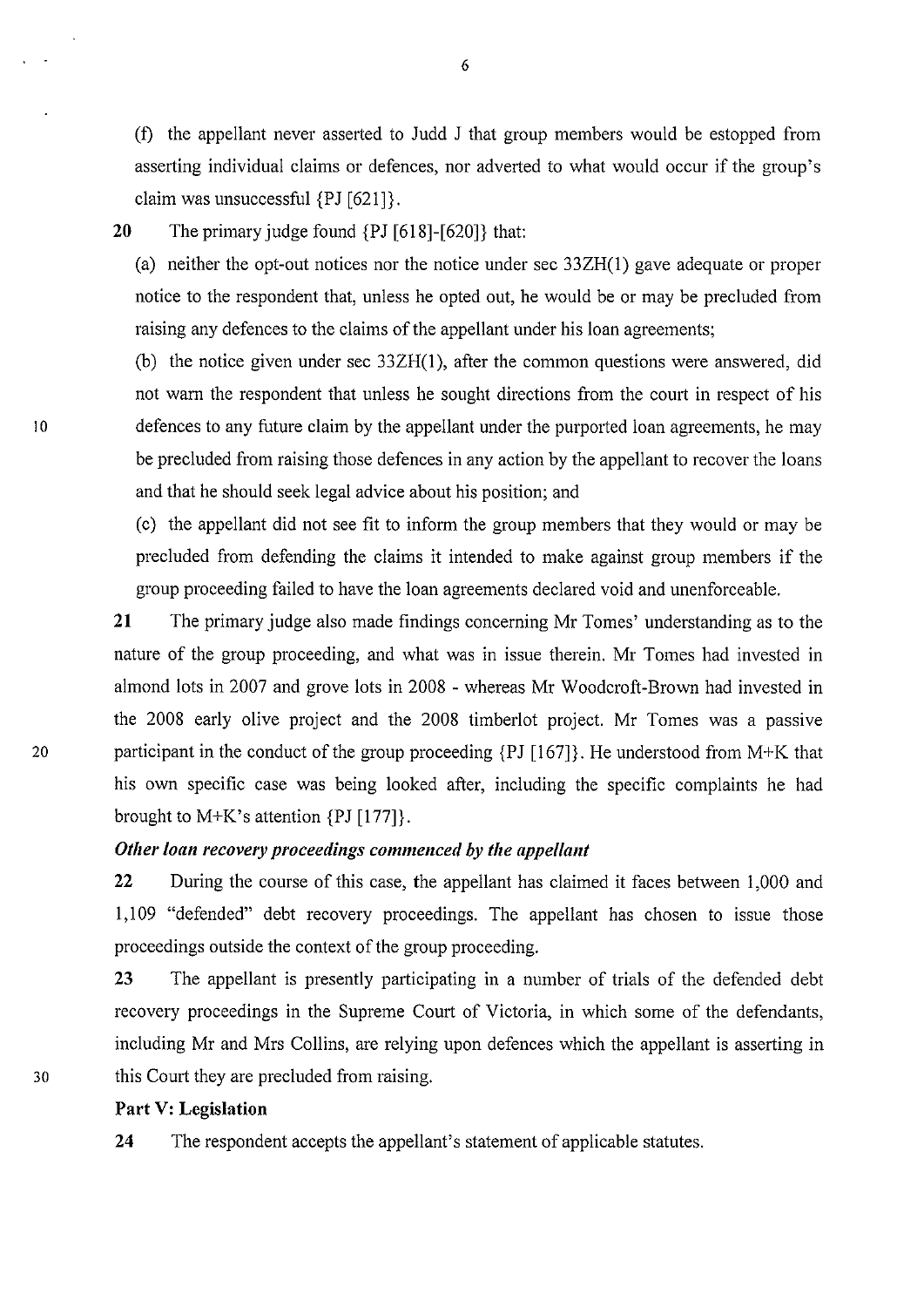#### **Part VI: Argument**

#### *Anshun estoppel principles*

**25** The principle articulated in *Henderson v Henderson* (1873) 3 Hare 100 at 115, 67 ER 313 at 319 requires a party to bring forward its whole case in respect of a given matter which has becomes the subject of litigation. As the plurality in *Port of Melbourne Authority v Anshun* (1981) 147 CLR 589 at 602 *("Anshun"*) put it, there can be no estoppel unless it appears that the matter relied upon as a defence in the second action was so relevant to the subject matter of the first action that it would have been unreasonable not to rely on it. So understood, the doctrine requires precise identification of the matter which is the subject of 10 dispute.

> **26** For *Anshun* estoppel to apply to preclude a party from raising a matter in subsequent litigation, it must be shown that the matter was so connected with or relevant to the subject matter of the first action that it would have been unreasonable not to rely upon it, or have raised it: *Anshun* 147 CLR 589 at 602 per Gibbs CJ, Mason and Aickin JJ, *Tomlinson v Ramsey Food Processing Ply Ltd* [2015] HCA 28, (2015) 89 ALJR 750 at 756 [22] per French CJ, Bell, Gageler and Keane JJ *("Tomlinson").*

27 The claims pleaded by Mr Woodcroft-Brown identified questions common to all group members. They did not purport to anticipate every defence and claim of the individual group members, and no *party* appearing before Judd J required that this be done. The subject 20 of the dispute was, in short, the questions common to all group members, and nothing else. It was not unreasonable for a group member in Mr Tomes' position not to seek, during the group proceeding, to plead matters which fell outside the ambit of the group claim.

**28** Further, as the plurality in *Anshun* reasoned, the principle expressed in *Henderson* was informed by issues of convenience. Their Honours recognised (147 CLR 589 at 603) that there are a variety of circumstances why a party may justifiably refrain from litigating an issue in one proceeding yet wish to litigate the issue in other proceedings. The plurality expressly rejected the proposition that it was an abuse of process to raise in subsequent proceedings a matter which could, and therefore should, have been raised in the earlier proceedings. The plurality considered that that criterion explained why a party was not 30 precluded from subsequently raising matters which could be pleaded as a counter-claim or set-off. They also instanced expense and the importance of the particular issue as matters which might preclude the operation of the doctrine; they expressly referred to the judgment of the United Supreme Court in *Cromwell v County of Sac* (1876) 94 US [24 Law Ed at 199] to the effect that proper justification might be found in the party's situation at the time.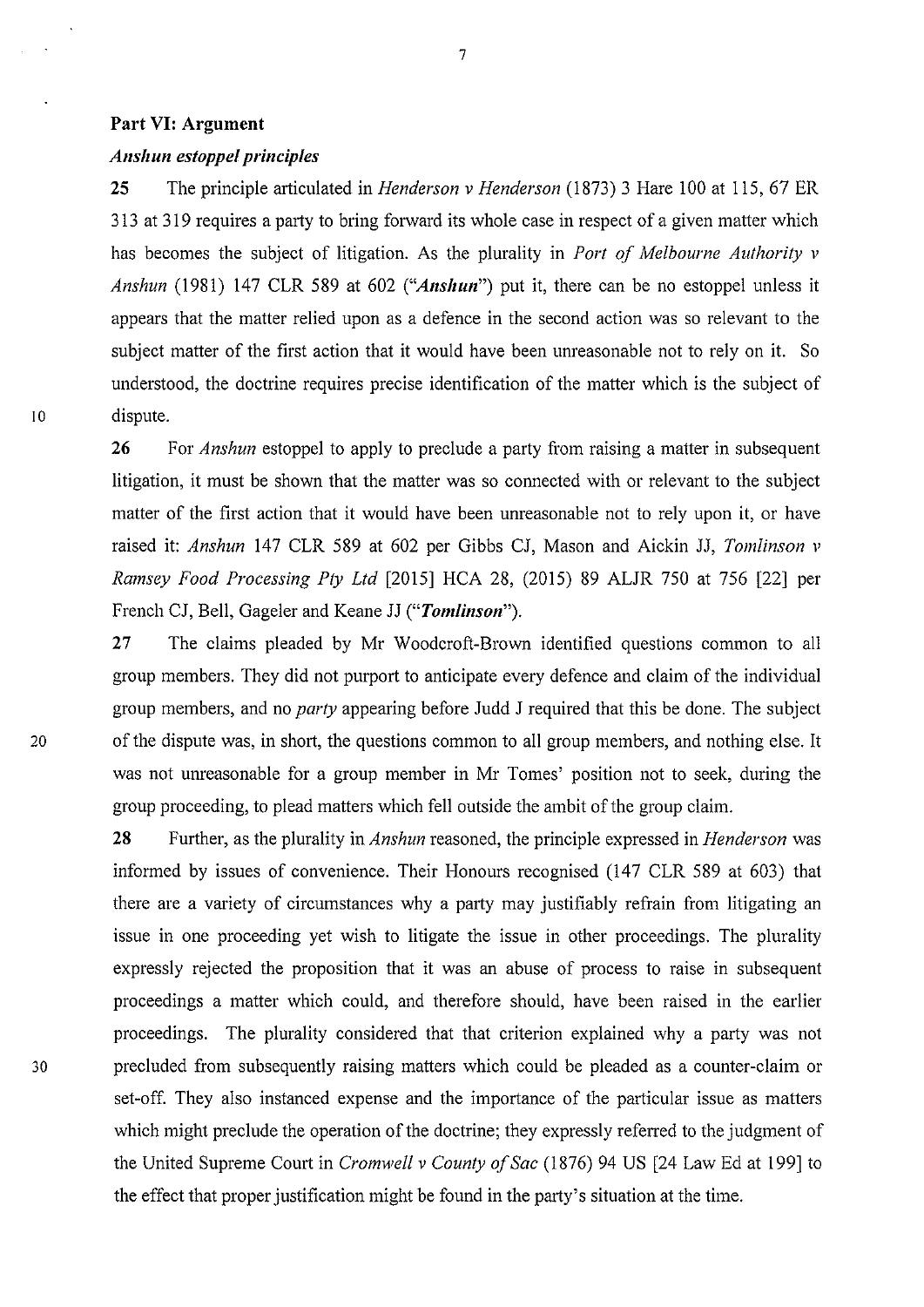**29** *Anshun* estoppel thus looks to the particular circumstances surrounding why a party in later proceedings refrained from litigating a matter in earlier proceedings: *Gibbs v Kinna*  [1999] 2 VR 19 *("Gibbs")* at 27 [23] per Kenny JA {PJ [208], [641]} which depends not so much on legalities as practicalities: *Gibbs* at 20 [1] per Ormiston JA. It involves a broad, merits-based judgment: {CA [141]}, *Johnson v Gore Wood* & *Co* [2002] 2 AC I at 31 per Lord Bingham, *Champerslife v Manojlovski* [2010] NSWCA 33; (2010) 75 NSWLR 245 *("CIIamperslife")* at 247 [3] per Allsop P, at 260 [79] per Giles JA, at 264 [111]-[112] per Handley AJA. A mechanistic approach should not be taken, in the nature of identifying some common facts and finding an estoppel because they twice arise: *Champerslife* at 255 [52] per 10 Giles JA.

> **30** As shutting out a defence is a serious step, the power ought not be exercised except after a scrupulous examination of all of the circumstances: *Yat Tang Investment Co Ltdv Dao Heng Bank Ltd* [1975] AC 581 at 590. The gist of *Anshun* estoppel is not that a matter technically could have been relied upon: *Gibbs v Kinna* [1999] 2 VR 19 at 20 [1] per Ormiston JA. Rather, as Ormiston JA noted at 20 [1], with the approval of the Court of Appeal below {CA [14]}, only if deferring reliance can be shown to be unreasonable, will the party be shut out.

**31** The reasonableness of a party's position can also be informed by the fact that it has to rely upon the favourable exercise of judicial discretion to raise a point or that there may be a 20 doubt about the Court's jurisdiction to decide it: see *Ling v Commonwealth* (1996) 68 FCR 180 *("Ling")*, and *Meriton Apartments v Industrial Court (NSW)* [2009] NSWCA 434; (2009) 263 ALR 556.

**32** It is of note that the Authority in the *Anshun* case offered no explanation as to why it refrained from bringing forward all of its case: 147 CLR 589 at 604. It was a clear case of failure to plead a point that was plainly relevant, where no rules of court threw up obstacles to raising an issue: *Ling* at FCR 195. For reasons which will be advanced, the situation is quite different here; not only has Mr Tomes provided a reasonable explanation for not raising his defences and claims but the provisions of the Act did not confer upon him, as a non-party, any right, or obligation, to articulate those matters. Further the appellant never alerted the 30 respondent to the consequences of not asserting, in some form, the loan defences.

### *Ansllun estoppel in the context of group proceedings*

**33** *Barrow v Bankside Agency Ltd* [1996]1 WLR 257, [1996]1 All ER 981 *("Barrow")*  demonstrates why the rule in *Henderson v Henderson* may lack application in the case of a class action, or proceedings akin to such an action. The English Court of Appeal refused to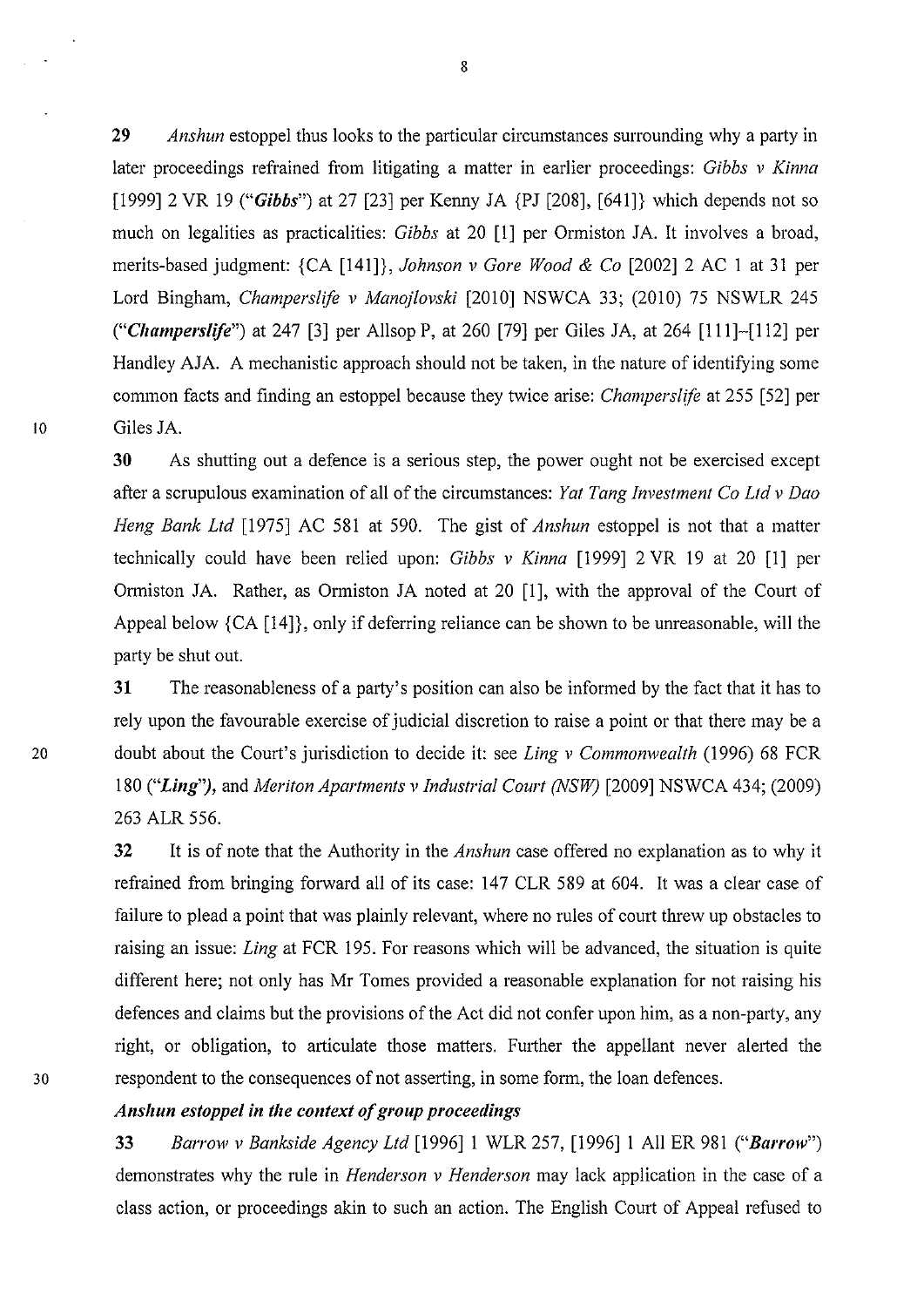strike out a claim regarding negligent portfolio selection where the plaintiff had been one of 3000 or so eo-plaintiffs in a claim involving allegations of negligent underwriting by the first defendant, and had already succeeded in recovering some of his damages pursuant to the group claim. Sir Thomas Bingham MR accepted that the rule had no application where it was common ground that part of a plaintiff's claim, whether it is brought forward or not, would not be ruled upon until later; this was because the basis of the rule was that a plaintiff's whole claim should be brought forward *and finally decided* at the same time. This was so even though the arguments Mr Barrow sought to propound were in part inconsistent with those which had been advanced by the group: [1996] 1 WLR 264; All ER 987.

10 34 Consistently with this, old style representative proceeding bound the represented person only in respect of the judgment acceding to or rejecting the claim for relief as held in in *Carnie v Esanda Finance Corporation* (1995) 182 CLR 398 *("Carnie")* at 424 per Toohey & Gaudron JJ, at 403 per Mason CJ, Deane & Dawson JJ agreeing. Judgment in a representative action brought under the relevant NSW rule by a borrower alleging that a loan was made in breach of credit lending legislation would not affect *other* rights the borrowers might have against the lender, eg, a class member who had entered into a contract as a result of misrepresentation or false and misleading conduct: *Carnie* 182 CLR 398 at 424 per Toohey & Gaudron JJ.

**35** When Part 4A was enacted *Anshun* estoppel was an established feature of the judicial 20 landscape. The legislature did not expressly or by necessary intendment modify the operation of the doctrine. Equally, Part 4A of the Act contains no provision to the effect that, where a group member has not opted out, that member will be taken to have accepted that the determination of the group proceeding will be the complete resolution of all or any claims that the he or she has in respect of any claim which might be similar or related to the group claim  ${CA [183]}$ .

**36** There are good reasons for this. Section 33ZE(2) specifically contemplates that a group proceeding may not "finally dispose" of a group member's claim (see *Mobil Oil Aust v Victoria* [2002] HCA 27, (2002) 211 CLR 1 at 63 [137], fn 266 per Kirby J **("Mobil Oif')).**  Further, the notice provisions have the potential to work substantial injustice upon group 30 member's non-common claims if the extended principle in *Henderson v Henderson* applied automatically. Section 33X(2) provides that the court may dispense with giving notice if the relief sought does not include damages; thus, if the lead plaintiff does not seek damages but only declaratory relief, a group member may know nothing of the proceeding and yet, on the appellant's construction, have his or her personal rights, causes of action or defences curtailed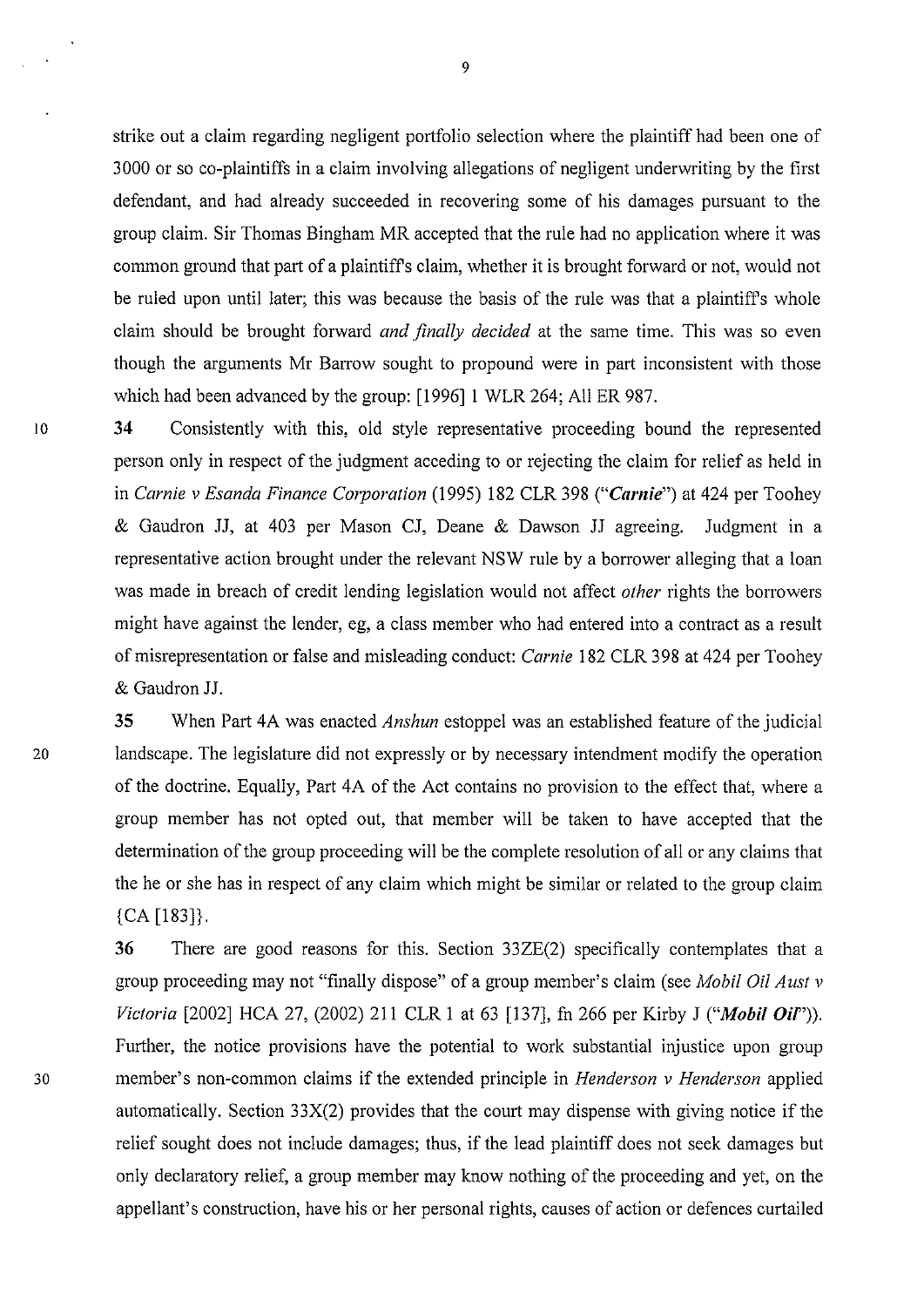or eradicated. Likewise, the court's power under sec 33Y(4) to dispense with personal notice if it considers the provision of notice to be reasonably practicable or unduly expensive could have similarly unjust effects. Having regard to such provisions, Gaudron, Gummow and Hayne JJ noted in *Mobil Oil* 211 CLR **1** at 31 [39] that there was a real possibility that some group members would remain perfectly ignorant of the proceedings and of what was really going on.

37 Again, there is no *right* for a group member to propound questions which are not common to all {CA [126]}. Section 33Q confers a discretion on the Court to give directions in relation to all remaining questions. The section draws a distinction between the questions Io which remain to be determined and the claims of the group members; it accepts the possibility that not all questions will resolve all claims, thus leaving matters to be determined in other proceedings. Section 33S provides the mechanism for giving directions for the commencement of such further proceedings: *Mobil* Oi/211 CLR I at 20-21 [5] per Gleeson CJ,  ${CA [191]}$ . Again, the Act confers a discretion on the court.

> **38** Modern practice is for the common claims to be dealt with first: *Kelly v Willmotl Forests (No 4)* [2016] FCA 323 at [72], [214] per Murphy J ("*Willmott*"). The reason for this is obvious in this case: if the resolution of the common claims might have the practical effect of disposing of all group member's individual issues, as would have been the case if Mr Woodcroft-Brown had succeeded, there may be no need for further, individual actions.

#### 20 *Application of unreasonableness analysis*

**39** The group proceeding was intended only to resolve common questions. The parties must have appreciated the existence of individual claims, which presumably would have unique aspects. The capacity for any particular group member to identify those particular aspects depended, in both procedural and practical terms, on the appellant pleading its claims against them. The appellant did not do this. The mechanism for informing group members of the consequences attending the failure of the group claim was the circulation of the opt out notices, but these did not identify the consequences now asserted by the appellant. The findings of the primary judge in this regard are recorded in paragraph 20 above; it is sufficient to say that the notices did not give adequate or proper notice of these consequences, and the 30 appellant did not see fit to embark upon this task. That finding was well-justified where such notices were directed to a wide class of persons who could not read them with the eyes of a lawyer: *Willmott* [2016] FCA 323 at [158]-[159]. The occasion for the respondent to assert the loan defences did not arise in the group proceeding. The implicit possibility that the appellant might sue the respondent in debt remained just that, and provides an insufficient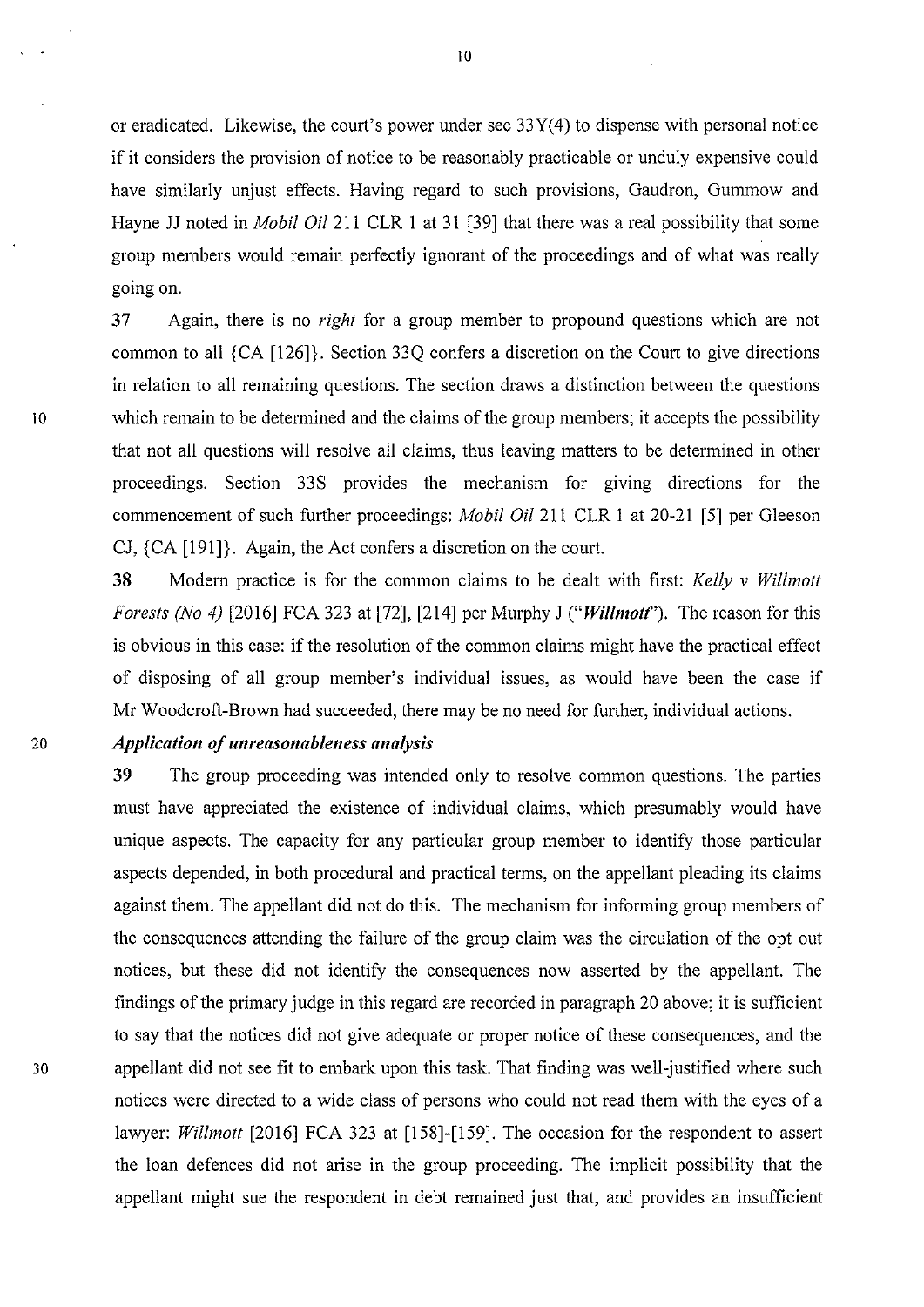basis to give effect to a preclusionary defence. Put another way, nothing occuned which could have indicated to the respondent that he would be barred from running those loan defences. Indeed, the fact that Mr and Mrs Woodcroft-Brown were permitted to plead defences to the appellant's case founded on the loan contracts (which were not determined in the group claim) would have indicated to any reasonable person in Mr Tomes' position that the time to anticipate a claim against him had not arrived.

40 The appellant's submission (paras 58 & 60-61) that the respondents are estopped because they could have invoked the opt out procedures is a variation of the argument expressly rejected by the plurality in *Anshun* that a party should raise a contention if it could I o have. That particular submission was raised in circumstances - unlike here - which did not call on the exercise of judicial discretion conferred by legislation. In this context the opinions of the Australian Law Reform Commission are irrelevant; the Commission's expectations as to what *ought* to occur in practice are no substitute for the consideration of what *did* occur in the group proceeding.

41 The appellant's submissions do not address the question which arises as to what would have occurred had Mr Tomes sought directions under sec 33Q. It is likely that Mr Tomes' case would not have been accommodated within the group proceeding precisely because it did raise separate issues. The court would have had to accommodate, in addition, the possibility that other persons within the set of group members might have to ventilate their own discrete 20 claims. The possibility of that occurring would have undermined the practical utility of the group proceeding itself.

42 The very experienced primary judge plainly thought that the group proceeding would not have accommodated any such process {PJ [524]-[526]}. The Master of the Rolls in *Barrow* had such difficulties in mind when he referred to the fact that the cohesion (and, probably, the economics) of group suits depended on their being single-issue, or commonissue, proceedings; and that the court's procedural objectives would plainly have been frustrated had the trial of determinative issues become bogged down in detailed inquiry into the personal circumstances of the thousands of named plaintiffs: [1996] 1 WLR 261; All ER 985. The fact that the parties did not advert to this possibility in the drafting of the opt out 30 notices also suggests that no one intended the group process to be a vehicle for individual claims. The issue, however, need only be determined by the test formulated in *Anshun* itself: it cannot be said to have been unreasonable for Mr Tomes not to have sought leave given the practical consequences adverted to.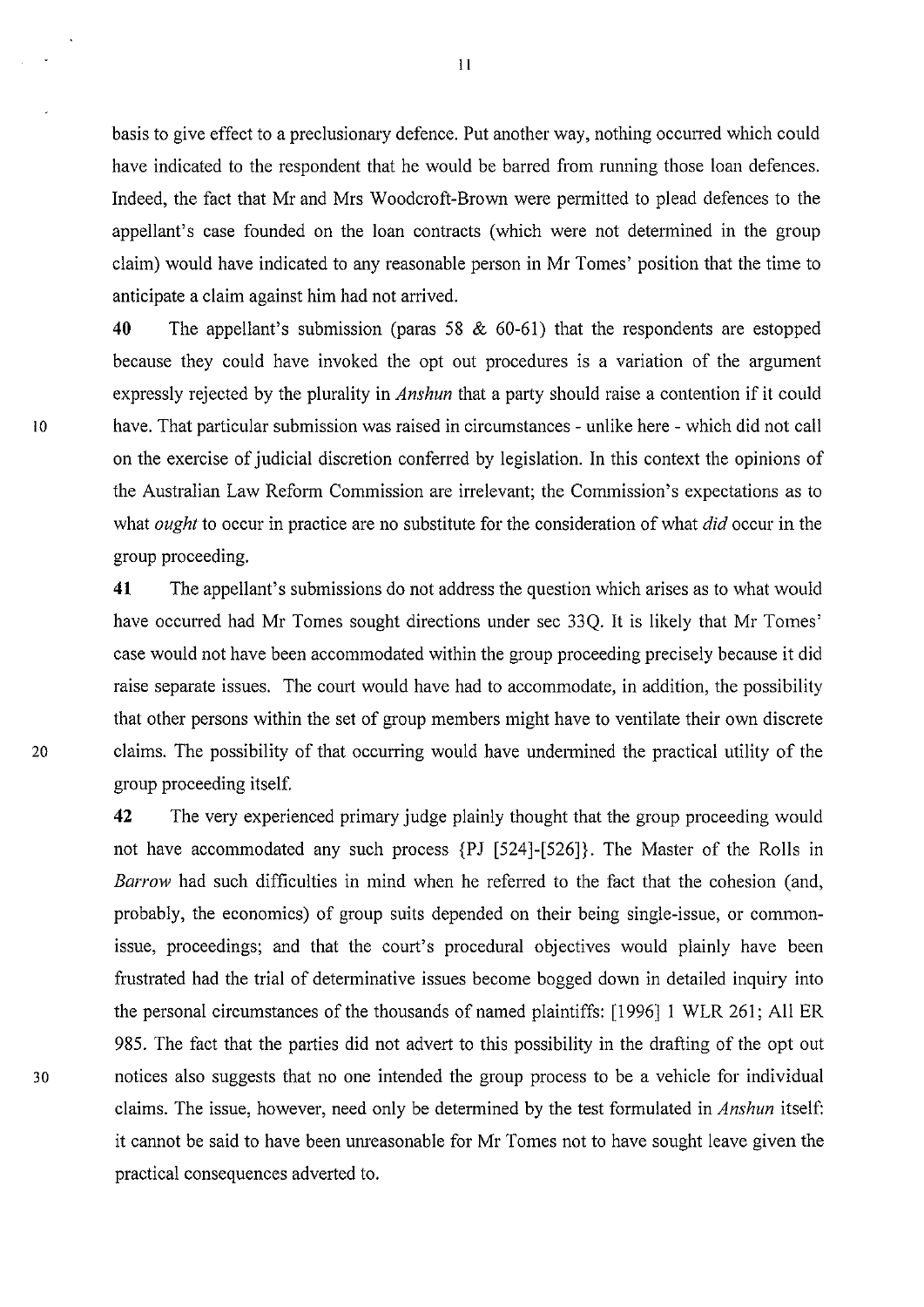43 Further, the lack of any substantive prejudice to the appellant caused by the respondent now relying upon the loan defences is telling {CA [202]}. The appellant is no worse off now than it was during the group proceeding, in relation to facing defences to its unadjudicated debt claims {CA [229]}. The appellant would be in no different position had it had to face these unique claims or defences had sec 33Q, sec 33R and 33S been invoked after Judd J made his determination under sec 33ZB. Since the respondent's loan defences would not have been decided in the group action, he is not causing there to be two trials where there would have been one. In addition, the Court of Appeal noted that that the appellant did not contend that the loan defences might result in there being judgments inconsistent with that in 10 the group proceeding {PJ [636], [688], CA [209]}.

**44** The appellant now seeks to contend in this Court that it may have to present the same evidence twice (paragraph 64). That submission is unadorned by evidence as to the extent of the duplication, or the cost. It is pressed in a vacuum, without regard to the fact that Mr Tomes would have had to adduce evidence in support of his own claim in circumstances where, if the group proceeding had been successful, that claim would have fallen away in whole or in part. It disregards the matters referred to by the Master of the Rolls in *Barrow*  cited in paragraph 33 above. In all events, the appellant is defending claims similar to those relied upon by the respondent in other proceedings - see paragraph 23 above. Indeed the curious position has arisen that Mr and Mrs Woodcroft-Brown's defences to the appellant's 20 counterclaim remain undetermined and without the appellant asserting that they are shut out from doing so.

**45** The gist of the appellant's claims concerning Mr Tomes is found at paras 52-54 of its submissions. The preliminary observation that Mr Tomes seeks the same end as Mr Woodcroft-Brown does not address the precise question formulated in *Anshun.*  Mr Barrow's claim for damages was not barred even though he had sought the same end through the group proceeding. But this broad contention must be made good by the appellant if it is to succeed in its bald assertion that Mr Tomes is precluded *(without exception)* from raising the defences pleaded by him. The reply filed by it denied Mr Tomes' entitlement to plead *any* defence, even though it conceded {PJ [688]} that those defences had not been 30 adjudicated on in the group proceeding and for the greater part the common questions determined in the group proceeding did not encompass them.

> 46 The appellant's case can be rejected for the reason that it has not identified why all of Mr Tomes' defences should be struck out, in circumstances where it bears the onus of establishing this preclusionary defence.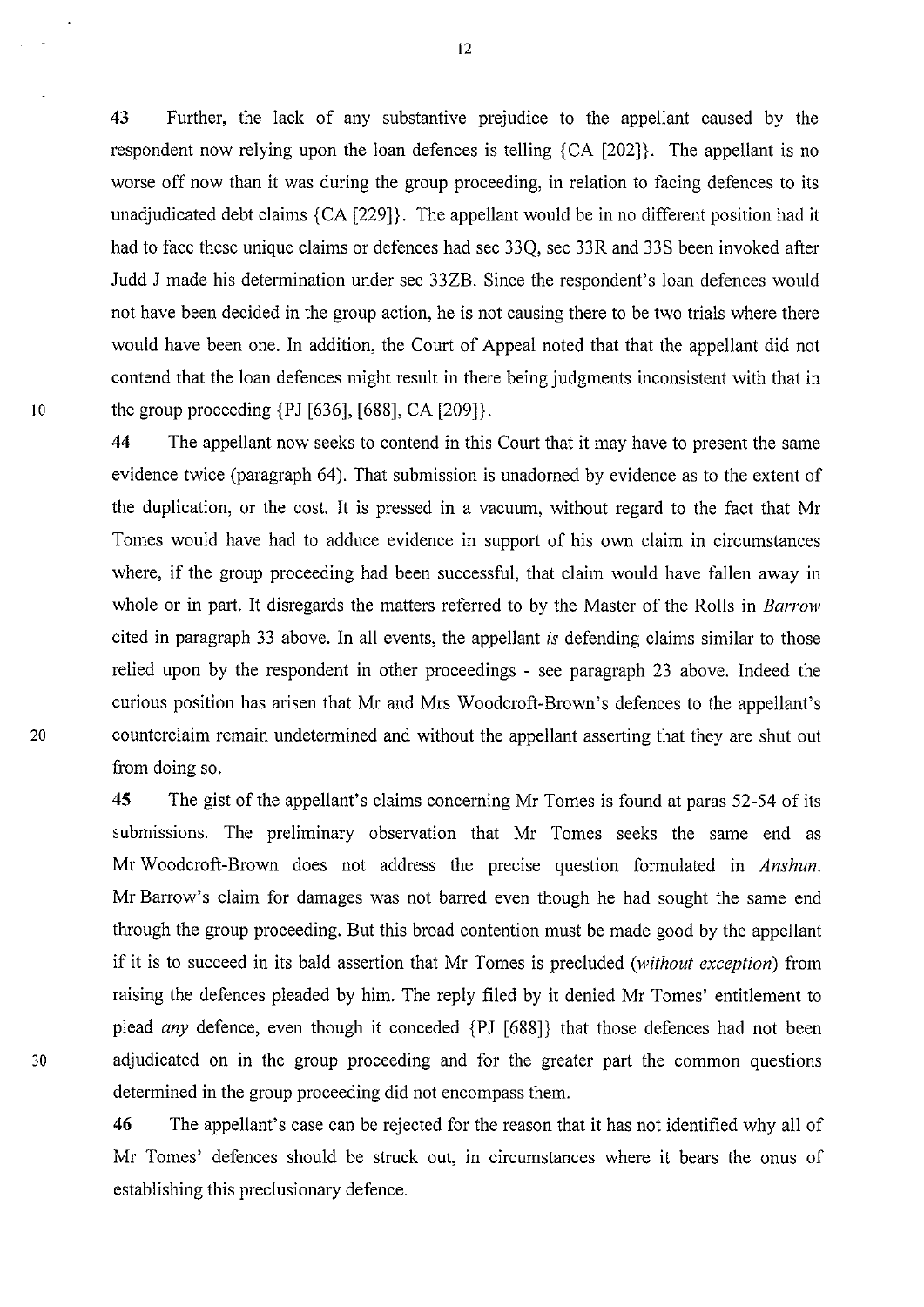47 Turning to the matters of specific complaint, the primary judge noted that the appellant conceded that no issue estoppel arose in relation to the 'no loan' defence {PJ [701]} and that it was unable to identify any specific findings in the group proceeding which might contradict the defence raised by Mr Tomes {PJ [707]}. This is hardly surprising in circumstances where entry into a loan contract was *not* a criterion for joining the group action, with the result that it could not become the vehicle for determining common questions. Whilst Mr Woodcroft-Brown challenged the efficacy or enforceability of the loan agreement, that challenge was founded on his representation case alone. No inconsistency emerges merely because Mr Tomes - in relation to his particular investment- asserts a state of affairs Io which the group proceeding did not challenge, and about which no findings have been made. In any event, however, inconsistency *per se* does not engender an *Anshun* estoppel.

> 48 The submission that Mr Tomes' representation case has 'close parallels' to the scheme misrepresentation claim overlooks the fact that the former is founded on communications other than the PDSs that were the basis for the latter {PJ [201]}. Neither the oral statements nor the cashflow spreadsheet relied upon by Mr Tomes in this regard were the subject of any adjudication in the group proceeding. Further, whilst the primary judge made certain findings concerning the financial standing of Timbercorp Group, the representations relied upon by Mr Tomes are not directed to that issue specifically. Thus:

(a) representation one was concerned as to whether Mr Tomes would ever be sued for the loans having regard to the value of the lots and the intentions of Timbercorp Group;

(b) representations three and four addressed the sustainability of the projects Mr Tomes would be investing in, and (as regard the former) the future use of the rent and management fees;

(c) representation five concerned, agam, the state of the finances for the particular projects.

49 Further, the loan defences were not the same as the common claims, as the factual connections are largely superficial and the legal foundations fundamentally different {CA {197]-[198]}: the representation claims rely upon explicit representations made to the respondent personally; the void ab initio argument depends upon the construction of the 30 relevant documents; all are based upon quite different causes of action or defences to those advanced in the group proceeding.

### *Application of privity doctrine to group members*

50 In *Tomlinson* 89 ALJR 750 at 756 [22] per French CJ, Bell, Gageler and Keane JJ recognised that the justice of binding a non-party to an estoppel is a theory which has its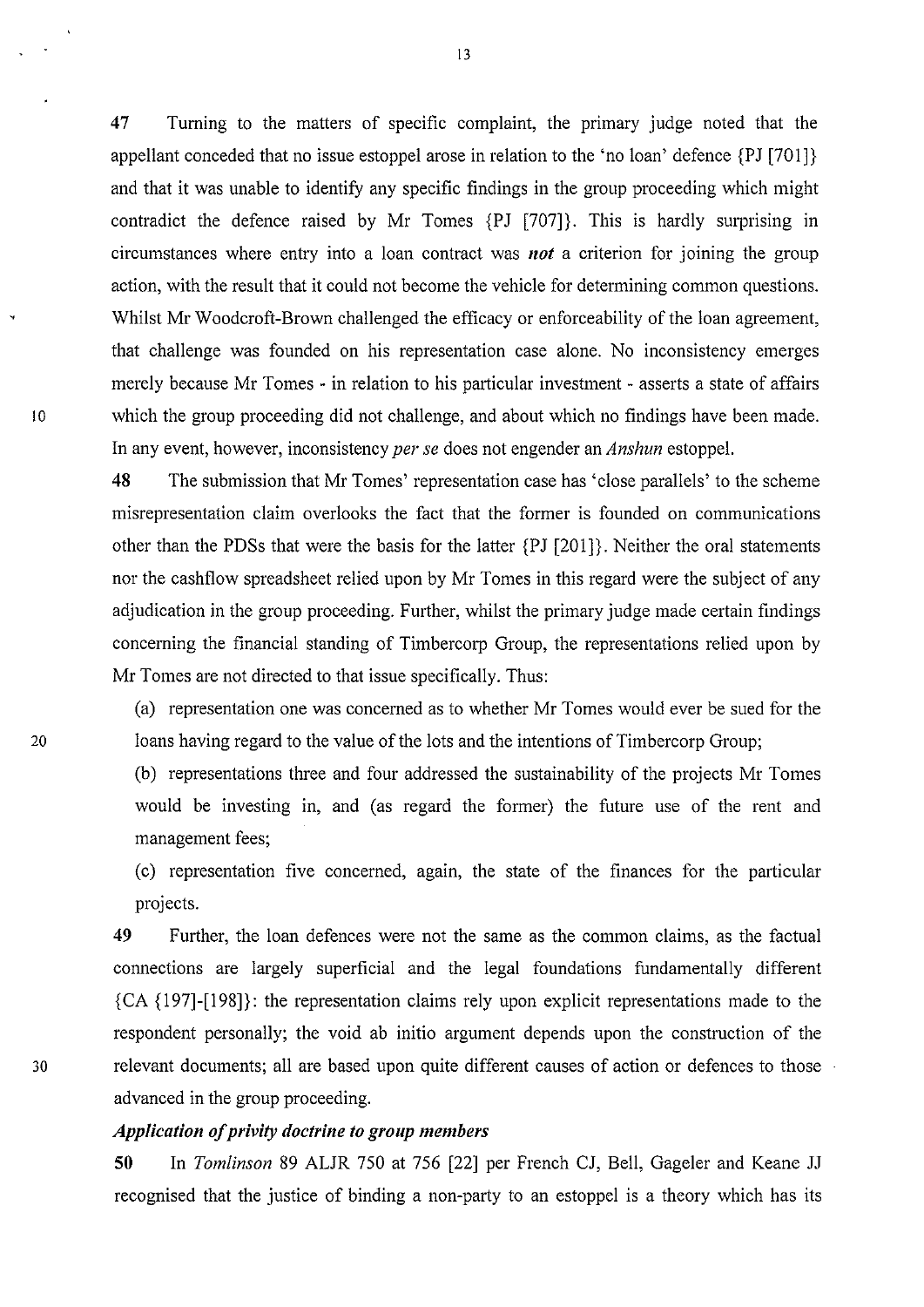limitations. Those limitations are exemplified by the respondent's circumstances which were aptly foreshadowed by the majority at 89 ALJR 750, 760 [39]:

It would be quite unjust for ... a person to be precluded from asserting what the person claims to be the truth if the person did not have an opportunity to exercise control over the presentation of evidence and the making of arguments in the earlier proceeding and if the potential detriment to the person from creating such an estoppel was not fairly taken into account in the decision to make or defend the claim in the earlier proceeding or in the conduct of the earlier proceeding.

51 In *Tomlinson,* both the plurality at 755-6 [17], 757-9 [24]-[33] and Nettle J at 768- 10 9 [90]-[98] endorsed the principle enunciated by Barwick CJ in *Ramsay v Pigram* (1968) 118 CLR 271 at 279 that the basic requirement of a privy in interest is that the privy must claim under or through the person of whom he or she is said to be privy. The respondent was perhaps a kind of privy of the lead plaintiff in relation to the common claims, and no more. He was a person who did not have an opportunity to exercise control over the presentation of evidence or the making of arguments in the group proceeding. In his separate reasons, Nettle J noted (at 89 ALJR 750, 769 [98]) that two important characteristics of the established forms of representation which may give rise to a privy relationship emerge from the decided cases. Those characteristics are, first, that a principal is generally able to control the conduct of an agent, and secondly, that the imposition of fiduciary duties on certain kinds of representatives 20 has the effect of guiding the representative's conduct and providing remedies to the principal on default. Neither of those characteristics is present in the relationship between the respondent and Mr Woodcroft-Brown in respect of the loan defences: see {CA [160]}.

> 52 The Court of Appeal concluded that *Tomlinson* did not decide that a group member is a privy of the representative party, "such that they are bound by any *Anshun* estoppel which applies to the representative party" {CA [155], [172]-[174]}; but see {CA [213]} where the court found that group members were not privies of Mr Woodcroft-Brown in respect of unpleaded claims and defences.

#### *Abuse of process*

53 For the variety of reasons advanced above as to why there is no *Anshun* estoppel, it 30 cannot be said that any abuse of process arises if the respondent is permitted to advance the loan defences in answer to the appellant's debt recovery proceeding against him. The principle only applies, in this context, where the propounding of a claim or defence would be unjustifiably vexatious and oppressive for the reason that it is sought to litigate anew a case which has already been disposed of by earlier proceedings: *Tomlinson* at 89 ALJR 757-8 [26],